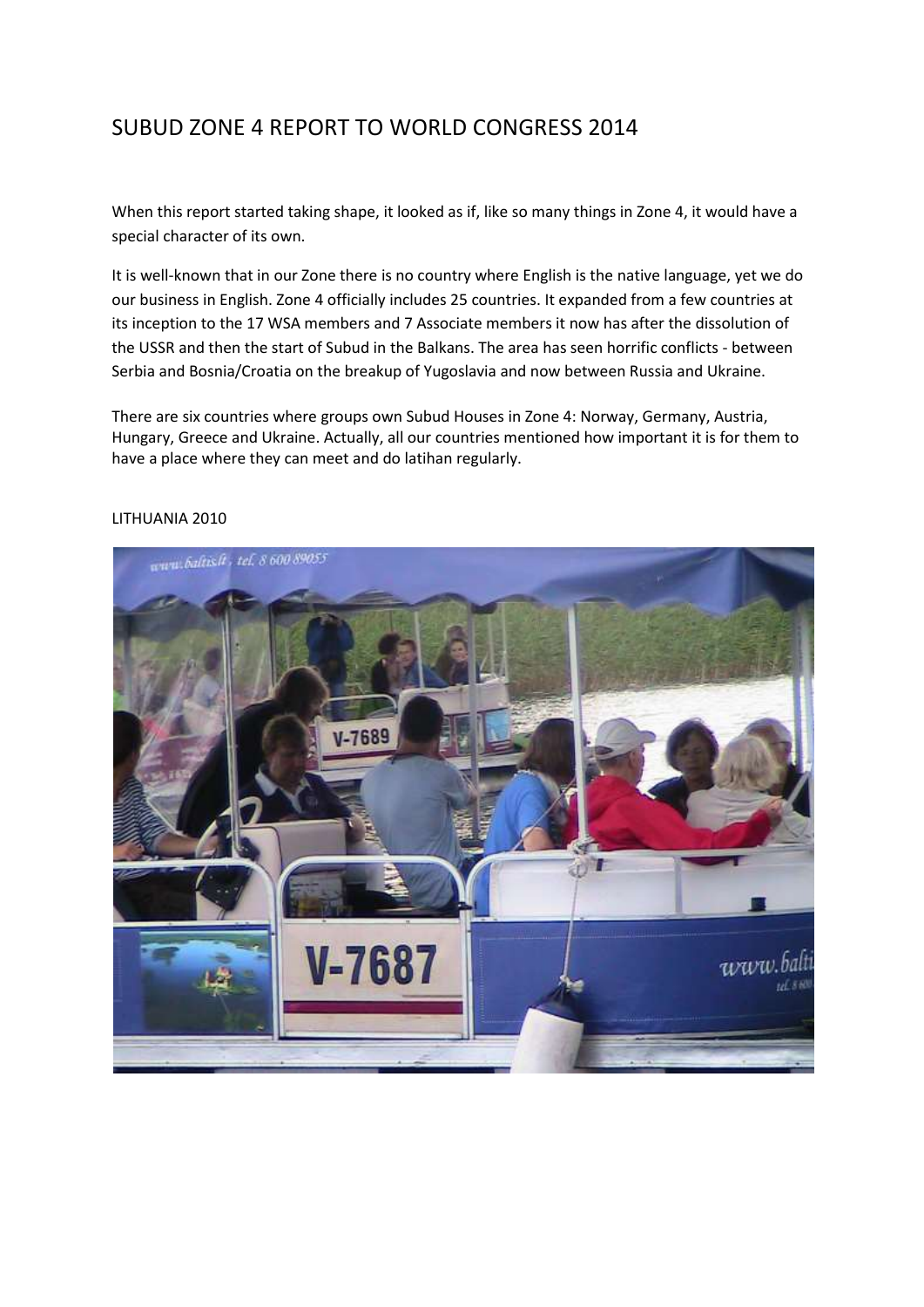## GREECE 2011



## AUSTRIA 2012

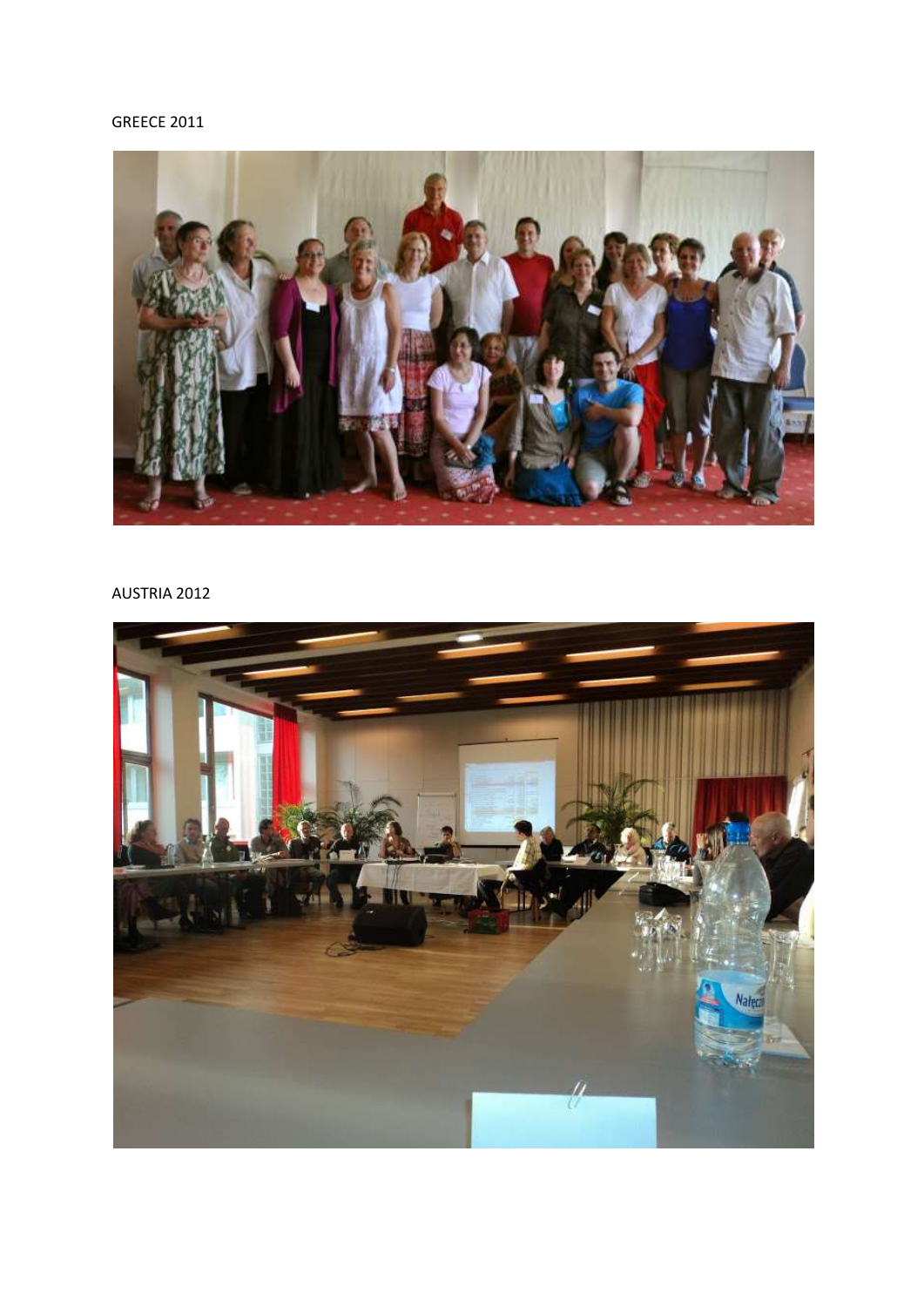#### WOLFSBURG 2013



As a zone, we always have new ideas that we try to make real. One of them was to have a Zone 4 newsletter, which only had about four issues during this period. We tried after a year or so to get away from the old way of the zonal coordinator feeding information to the countries and instituted the idea to have one country create it each time. We only got one from two countries but that's a good start; we hope it continues.

In this period of four years there was a zone 4 helpers' meeting in Budapest, in October 2012 and it was a great success. The attendance was not from all our countries, but those present got a a lot from it. We hope there will be another one soon.

Moldova has held two English language summer courses for children in economic distress. Volunteers contributed and the project has been under the SDIA umbrella. This is an example of how a small and not wealthy country can make a great contribution

Our zone is a very interesting combination of countries. There are the colder and more introvert countries of the North and the warmer and more extravert countries of the South. They complement each other, as we have many times felt through doing valuable testing in zonal meetings about our national character could give to the zone and what it needed to take. It is an area of the world where lots of very important and very diverse cultures have existed for centuries. Most of our countries have a very strong feeling of pride in their origin and their history. It is true that as we know each other better we learn to respect and appreciate each other and the latihan makes us feel close.

#### INNOVATIONS

Creation of a Z4 website (by Ismanah and team) which we hope will be used more and more in the future. Each country should have page of its own, I feel, and this would have a part which would be the country newsletter.

Arifah Gebhart has made a wonderful book aout Z4, mainly for Puebla, which has each country's national anthem, flag, a traditional recipe and a poem. This is already the basis for a country web page.